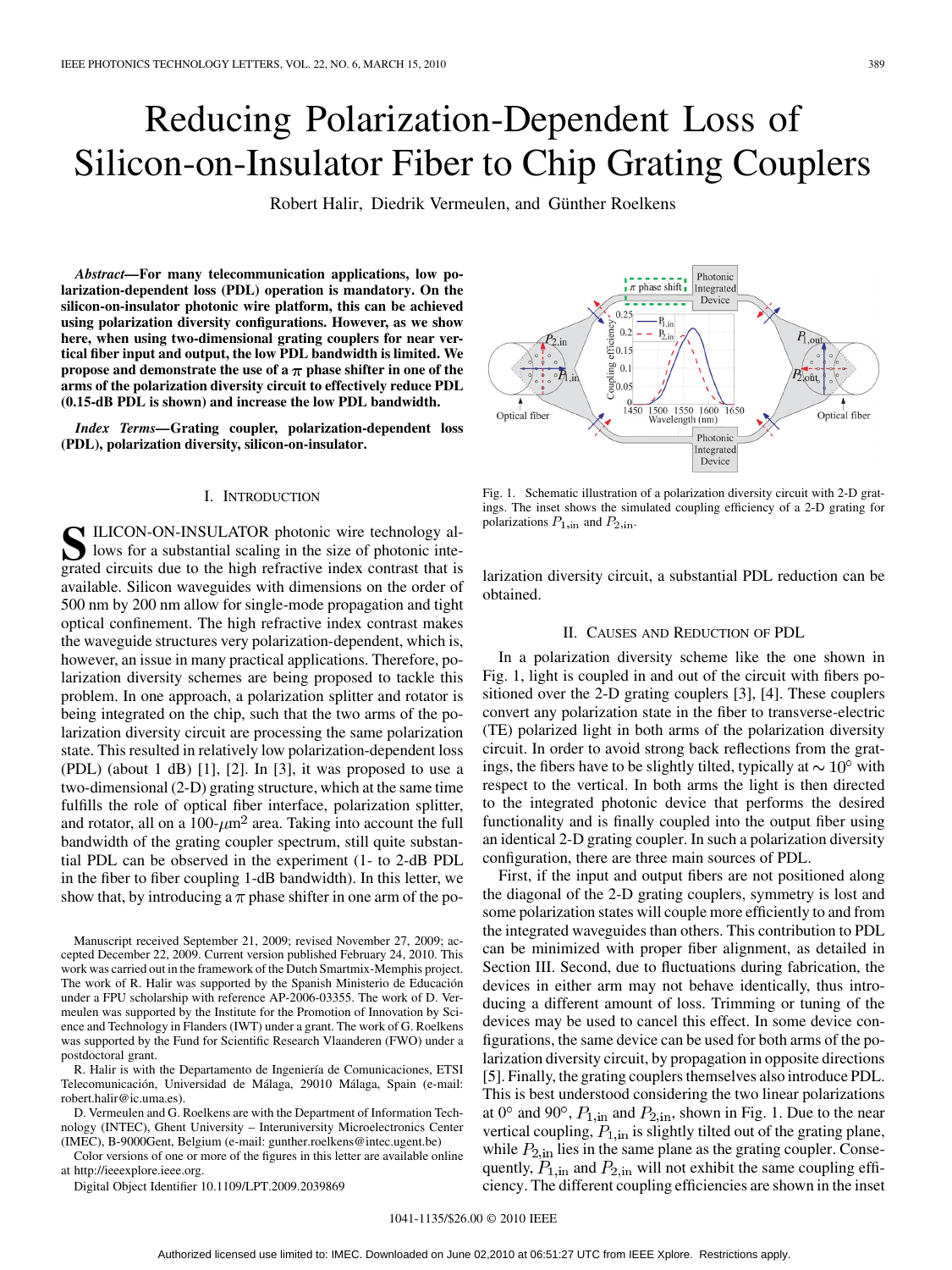of Fig. 1. They were obtained with three-dimensional (3-D) finite-difference time-domain simulations of a  $19 \times 19$  array of circular holes with a diameter of 400 nm and a 605-nm pitch. The outgoing waveguides form an  $83.8^\circ$  angle to account for the effect of the tilted fiber (see [4]). Since the coupling efficiency of both polarizations only coincides at a specific wavelength, the grating coupler will generally introduce PDL. The reduction of this type of PDL is the main contribution of this letter and will be discussed in more detail in the following.

From symmetry considerations it is clear that if polarization state  $P_{1,\text{in}}$  is aligned along the grating bisection line, it will couple symmetrically to the upper and lower arm of the polarization diversity circuit. This is schematically illustrated with the solid arrows on the left side of Fig. 1. On the other hand, polarization state  $P_{2,\text{in}}$  will couple antisymmetrically, i.e., with a 180° phase shift between the upper and the lower arm, as shown with the dashed arrows on the left side of Fig. 1. If the optical signals in both arms experience the same phase shift when propagating through the photonic device, the output grating will restore the original input polarization state. That means that when light with either polarization  $P_{1,\text{in}}$  or  $P_{2,\text{in}}$  is coupled in, it will experience the same coupling efficiency curve (see inset of Fig. 1) twice, thus increasing PDL.

Here we propose to introduce a  $\pi$  phase shift in one of the arms of the polarization diversity circuit. As illustrated on the right side of Fig. 1, this will cause the polarization states  $P_{1,\text{in}}$ and  $P_{2,\text{in}}$  to interchange their orientation at the output grating coupler. Consequently, either of these states will experience both coupling efficiency curves (one at the input, and the other one at the output), so that the overall input to output coupling is identical for both, and PDL vanishes. Naturally, complete PDL compensation requires almost identical input and output coupling efficiencies. This can be achieved because the grating couplers are close together and are defined by state-of-the-art 193-nm deep ultraviolet lithography, so that they are virtually identical, and highly symmetric fiber alignment is possible using one-dimensional grating couplers as polarization references (see Section III).

#### III. DEVICE AND MEASUREMENT SETUP

To demonstrate the PDL reduction concept we use a polarization diversity circuit, as shown in Fig. 1, with the generic device substituted by a ring resonator (see inset of Fig. 2). The final purpose of the circuit is to act as tunable wavelength router for fiber-to-the-home applications. As such, in this prototype, it has to deliver two wavelengths to the home user, one with the downstream data ( $\lambda_{\text{down},1,2}$ ), and a continuous wave ( $\lambda_{\text{cw},1,2}$ ) that can be modulated at the user end. Both of these wavelengths must be routed with low PDL. Furthermore, wavelengths intended for other users should be suppressed, but PDL is less critical at these wavelengths. The component operates with the downstream data and continuous-wave wavelengths at two consecutive transmission peaks of the ring resonators, while wavelengths of other users are located at transmission minima. The recorded transmission spectrum is plotted in Fig. 2. An insertion loss of 21 dB is obtained, which is due to the limited efficiency of the grating couplers (approximately 7-dB loss per coupler) and the  $1 \times 4$  splitter implemented in the circuit. The efficiency of the grating couplers can be improved, however, by using a silicon overlay, as shown in [6]. This, however, does not change the



Fig. 2. Measured spectral response of the wavelength router with all heaters turned OFF. The dashed envelope indicates the overall efficiency of the two 2-D grating couplers. A schematic of the device is shown in the inset.



Fig. 3. Microscope image of the wavelength router with waveguide heaters (phase shifters) and ring heaters.

concept of PDL reduction. The free spectral range of the rings is  $\sim$  4.5 nm, while their extinction ratio will still be optimized.

The device was fabricated on a silicon-on-insulator wafer with a silicon thickness of 220 nm using deep UV lithography and a two etch depth process. A 70-nm etch depth was used for the grating couplers, whereas the photonic wires were completely etched. After cladding the device with divinylsiloxanebis-benzocyclobutene, titanium heaters were defined on top of both ring resonators to allow for wavelength tuning as well as matching the devices in both arms. The  $\pi$  phase shifter was also implemented with a heater on top of one of the arms of the polarization diversity circuit. A microscope image of a wavelength router for four users is shown in Fig. 3.

To reduce fiber-misalignment-induced PDL, the fibers were first aligned to a reference waveguide with one-dimensional grating couplers. The high polarization dependence of these couplers was used to adjust the input polarization to the  $P_{2,\text{in}}$ state shown in Fig. 1, using a polarization controller. The fibers were then aligned for maximum transmission on the 2-D gratings. Since the fiber coupling efficiency is relatively position tolerant (typically  $\sim$ 2  $\mu$ m for a 1-dB variation), this effectively minimizes PDL due to asymmetric power coupling. However, a slight misalignment, that does not produce significant coupling asymmetry, may still result in an unwanted phase shift between both arms. Current was supplied independently to the  $\pi$  phase shifter and the ring heaters. For PDL characterization, a tunable laser source and the Fiberpro "PL 2000" PDL meter<sup>1</sup> were employed. The latter employs the polarization scanning method to determine PDL and allows for simultaneous insertion loss measurements.

### IV. RESULTS

For device characterization, the transmission spectrum of the device was first recorded with the fixed  $P_{2,\text{in}}$  polarization state

1Available: http://www.fiberpro.com/products/ofc\_pl2000.asp